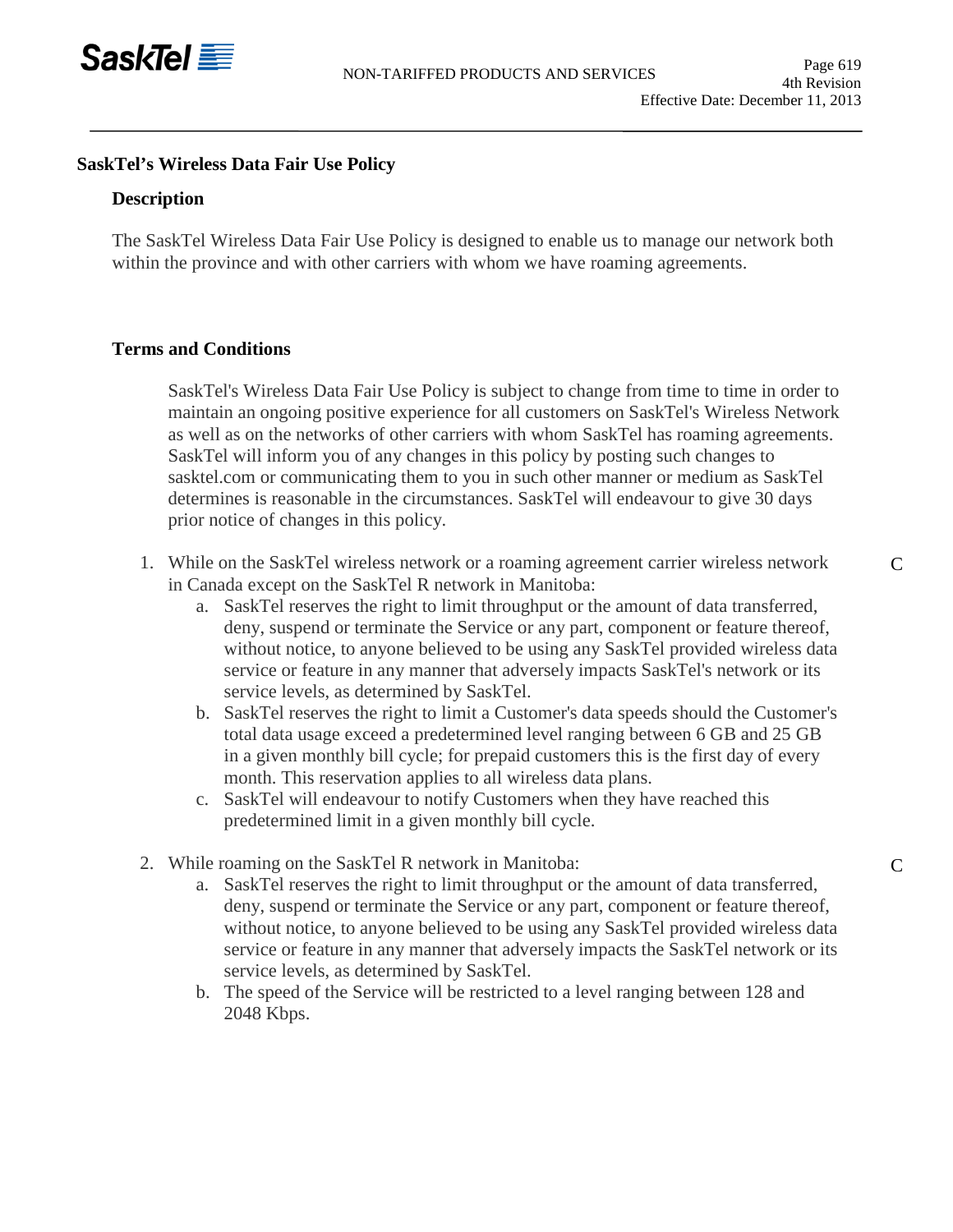

M | | | | |

> F | | | | | |

# **SaskTel's Wireless Data Fair Use Policy**

## **Terms and Conditions -** *Continued*

- c. SaskTel reserves the right to further limit a Customer's data speeds should the Customer's total data usage exceed a predetermined level ranging between 6 GB and 25 GB in a given monthly bill cycle; for prepaid customers this is the first day of every month. This reservation applies to all wireless data plans. SaskTel will endeavour to notify Customers when they have reached this predetermined limit in a given monthly bill cycle.
- 3. While Roaming Outside Canada
	- a. SaskTel reserves the right to limit a Customer's data speeds should the Customer's total data usage exceed a predetermined level ranging between 200 MB and 500 MB in a given monthly bill cycle while roaming on any wireless network outside of Canada; for prepaid customers their monthly bill cycle date is the first day of every month. This reservation applies to all data plans.
	- b. SaskTel will endeavour to notify Customers when they have reached this limit.

# **Important note for customers with a SaskTel Wireless Travel Add On:**

Wireless Travel Add On customers are subject to this Wireless Data Fair Use Policy with the following alterations:

- The existing roaming usage limits as defined in the Wireless Data Fair Use Policy are:
	- a. Increased to 10 GB for United States roaming if a United States Wireless Travel Add On has been purchased. Note that purchasing an International Wireless Data Travel Add On will not increase existing roaming usage limits. International Data Travel Add Ons are subject to the limits as defined in Section 2 of this Wireless Data Fair Use Policy.

*M – Moved from page 619*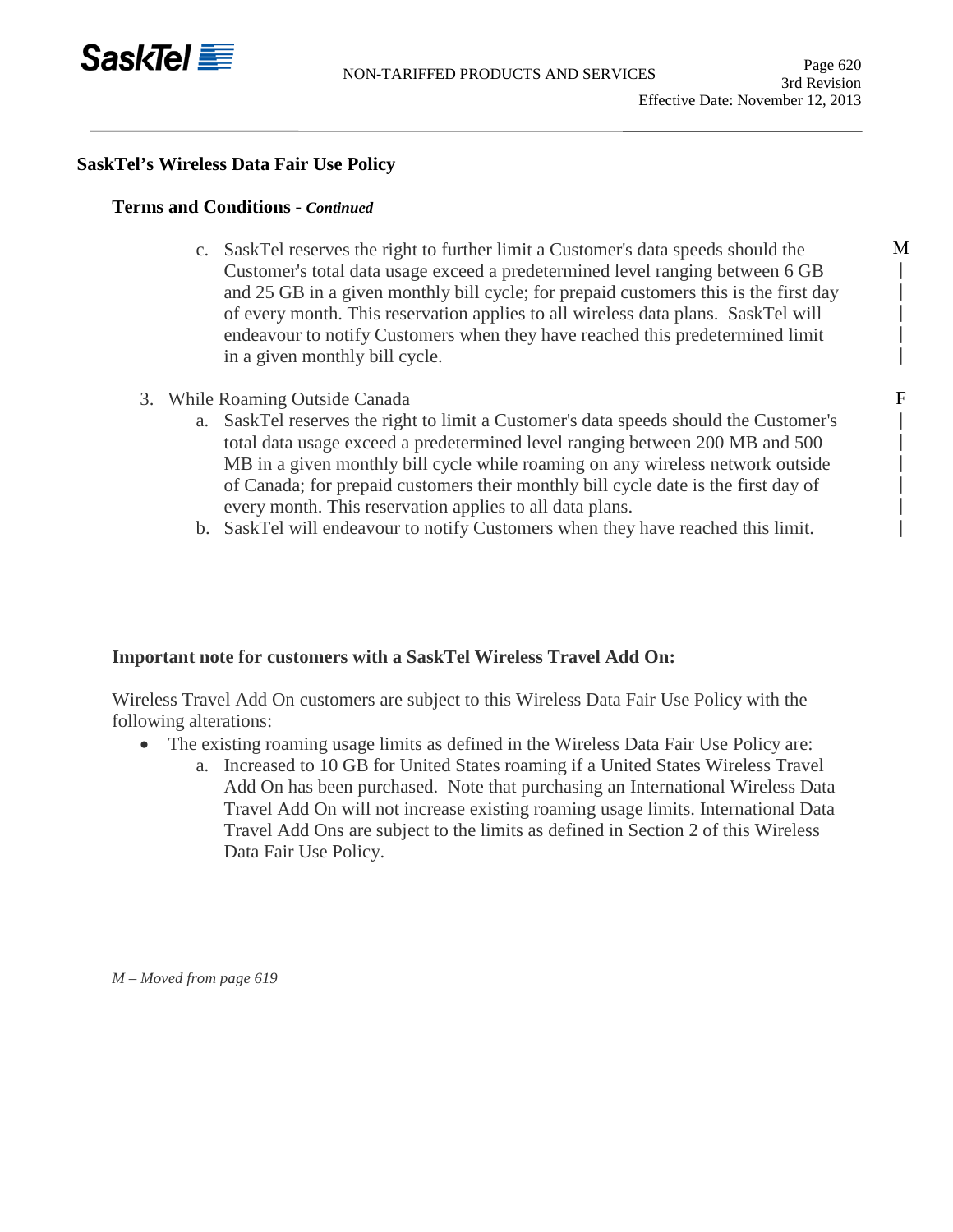

(Reserved for future use)